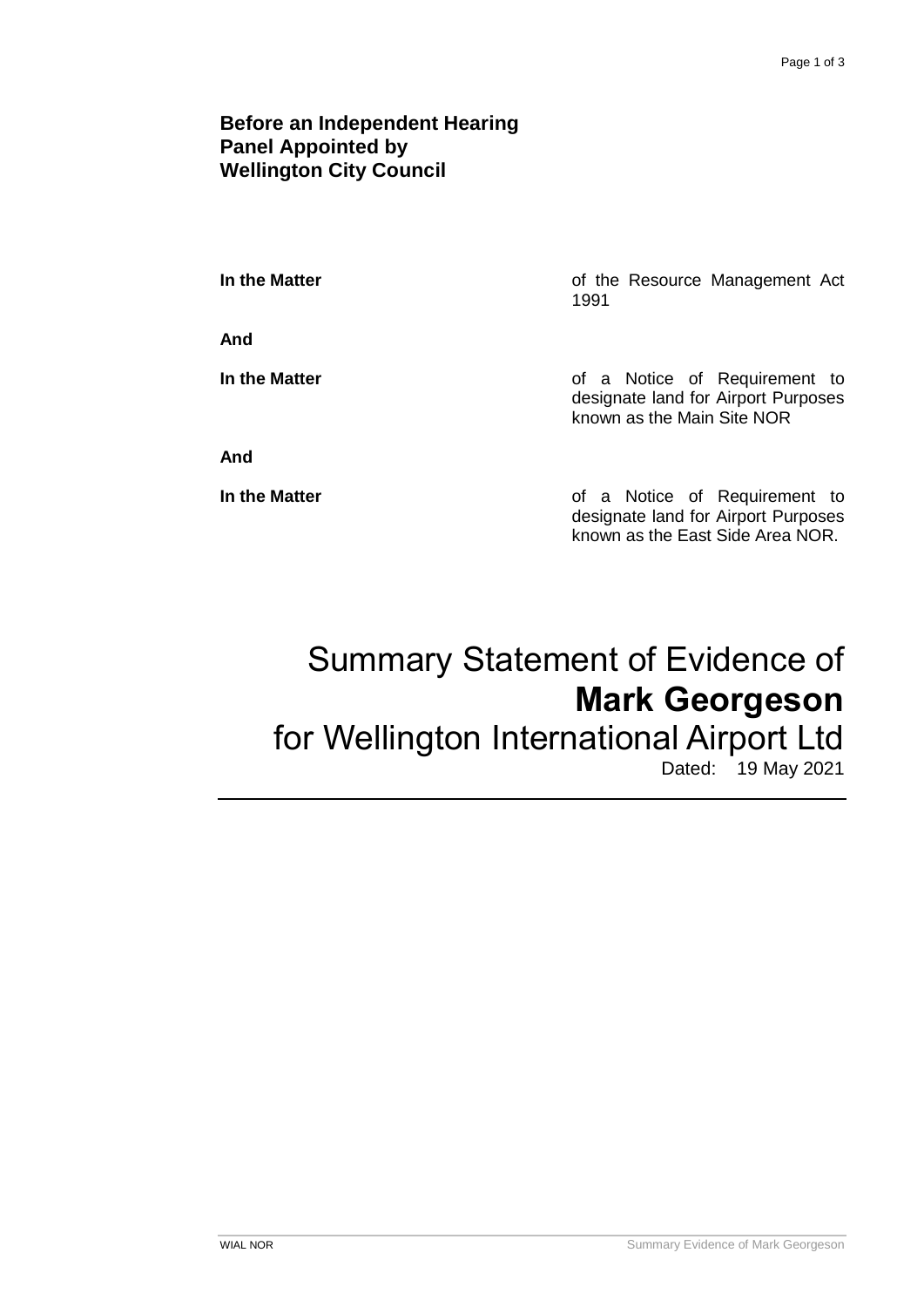## **INTRODUCTION**

#### **Qualifications and Experience**

- 1. My full name is Mark Grant Georgeson
- 2. My qualifications and experience are provided in my statement of evidence dated 5 May 2021.

# **SCOPE OF EVIDENCE**

3. My evidence has a focus on the capacity and performance of the wider transport network that serves the Airport, and the way in which traffic demands arising from continued activity growth at the Airport can be addressed, including as part of the transport system changes proposed through the Let's Get Wellington Moving (LGWM) programme.

## **EXECUTIVE SUMMARY**

- 4. The LGWM programme is a joint initiative between Wellington City Council, Greater Wellington Regional Council and Waka Kotahi NZ Transport Agency. These partners are currently investigating transport interventions with the vision of moving more people with fewer vehicles, to deliver a step change in public transport services and journeys.
- 5. Whilst the Airport enjoys close proximity to the CBD, its location near the end of one primary route from the north creates challenges in terms of access. To ensure that growth at the Airport and within the eastern suburbs does not result in sustained additions of more of the same surface access demands, more efficient modes of transport to and from the CBD are needed. This is the focus of the LGWM programme, that includes a proposed Mass Rapid Transit (MRT) route between the CBD and the Airport.
- 6. The MRT system presents a significant opportunity for the Airport to realise forecast growth – growth that is entirely consistent with the objectives of LGWM, which seek to consolidate land use and activity density around key nodes, linked by MRT, to support a shift to more sustainable travel modes.
- 7. WIAL continues to be an active stakeholder with the LGWM partners, to ensure that the right attention is given to future access demands at the Airport. This coordination is essential to establishing that LGWM's transport